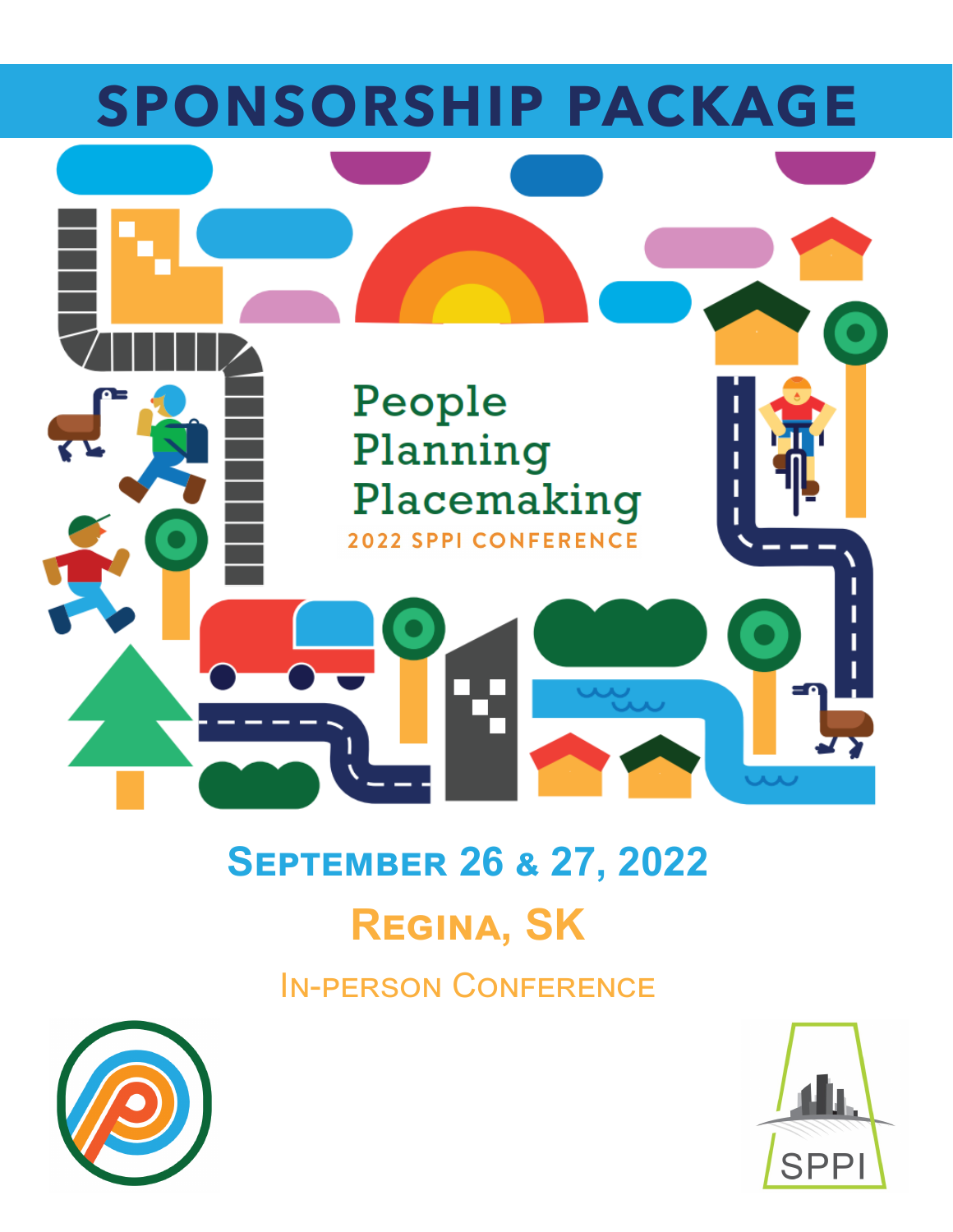## **Institute & Conference Overview**

### **About the Saskatchewan Professional Planners Institute (SPPI)**

The Saskatchewan Professional Planners Institute (SPPI) represents a diverse group of almost **300 professional planners** who have made important contributions to the quality of life in all types of communities throughout Saskatchewan. The annual conference attracts municipal councillors and administrators, land developers, engineers, natural resource managers, land surveyors, GIS specialists, and other professionals. SPPI's membership is professional, forward-thinking, and well-educated.

The goals of the Institute are:

- To ensure to the public the proficiency and competence of professional community planners in the practice of professional community planning
- To promote and improve the proficiency and competence of professional community planners in any matter relating to professional community planning
- To do all or any of such things as may promote the usefulness of professional community planners to the public. SPPI is an affiliate of the Canadian Institute of Planners (CIP)

### **About the Annual SPPI Conference**

The annual conference has been hosted by communities across Saskatchewan for a number of years. The programming takes place over 2 to 3 days and attracts approximately 90-150 delegates each year. The conference provides a platform for networking and learning for planners and other professionals, as well as an environment conducive to forging new partnerships and expanding networks. The conference also celebrates the accomplishments of our sector and strives to inspire delegates to think innovatively about the planning practice. The 2022 Conference in Regina will be the first in-person conference for our audience since 2019.

#### **SPPI (formally the Association of Professional Community Planners of Saskatchewan) was incorporated in 1963**



People Planning Placemaking **2022 SPPI CONFERENCE** 

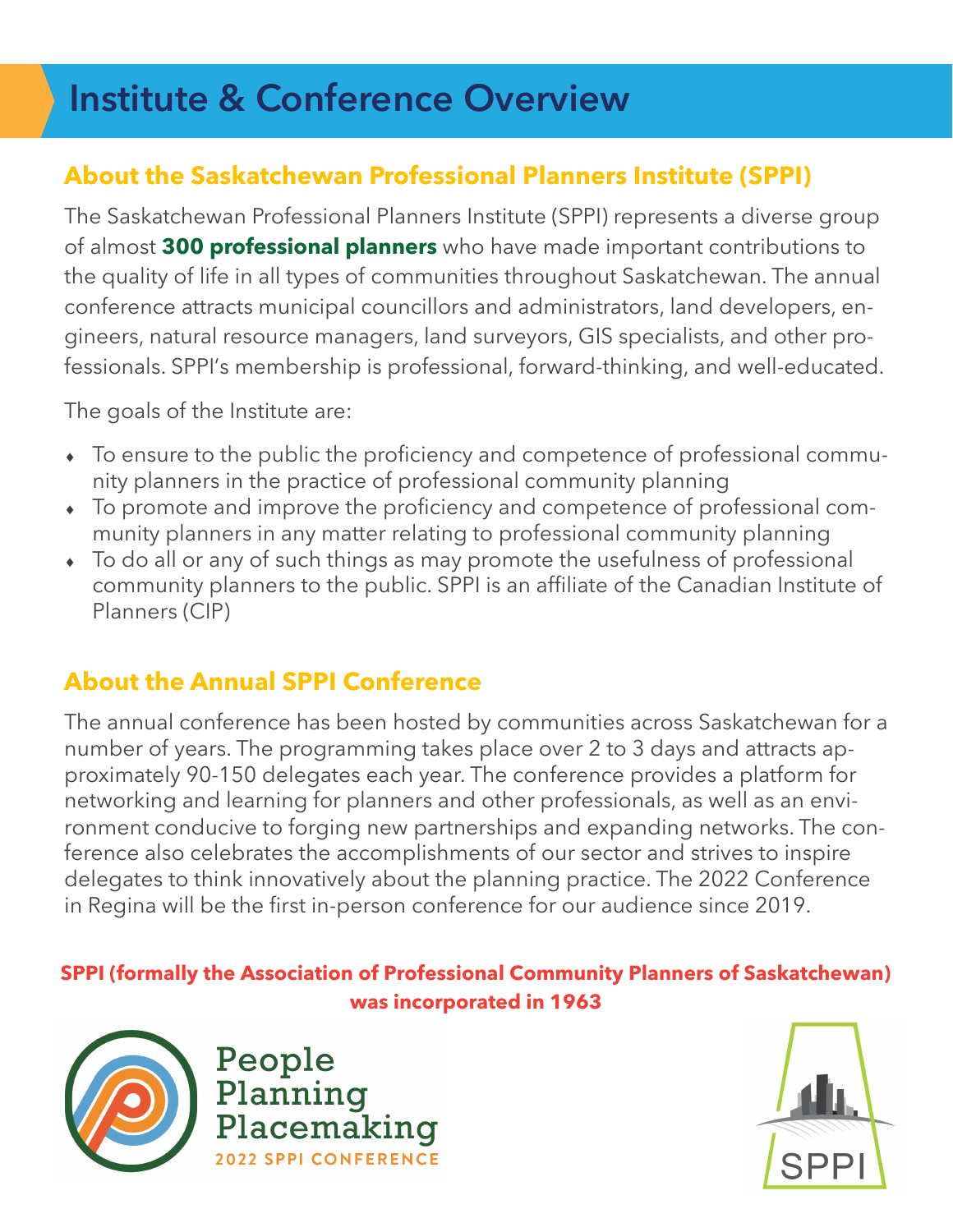## **Theme and Sponsorship Opportunities**

#### **Conference Theme**

The theme of this year's conference is **'People, Planning, and Placemaking'**  which will highlight initiatives, tools and techniques relating to planning and the human experience. The topics of sessions may relate to **equity, diversity and inclusion, truth and reconciliation, healthy communities, climate change,** or any other aspect of planning and development that has an impact on the human experience.

### **Sponsorship Opportunities**

SPPI greatly values the support of corporate sponsors in our efforts to deliver a high-quality program while giving your organization an exclusive opportunity for visibility and recognition. The following pages outline a range of sponsorship levels and benefits available for your organization at the 2022 SPPI Conference.

A number of interesting sponsorship opportunities are available at this year's conference, allowing you to showcase your organization to over 100 in-person delegates leading up to and during the conference. The Conference Committee is committed to meeting your sponsorship needs and desires, and would be happy to work with you to customize a sponsorship package that is best suited to your organization.

**The Deadline for Sponsorship is June 30, 2022**



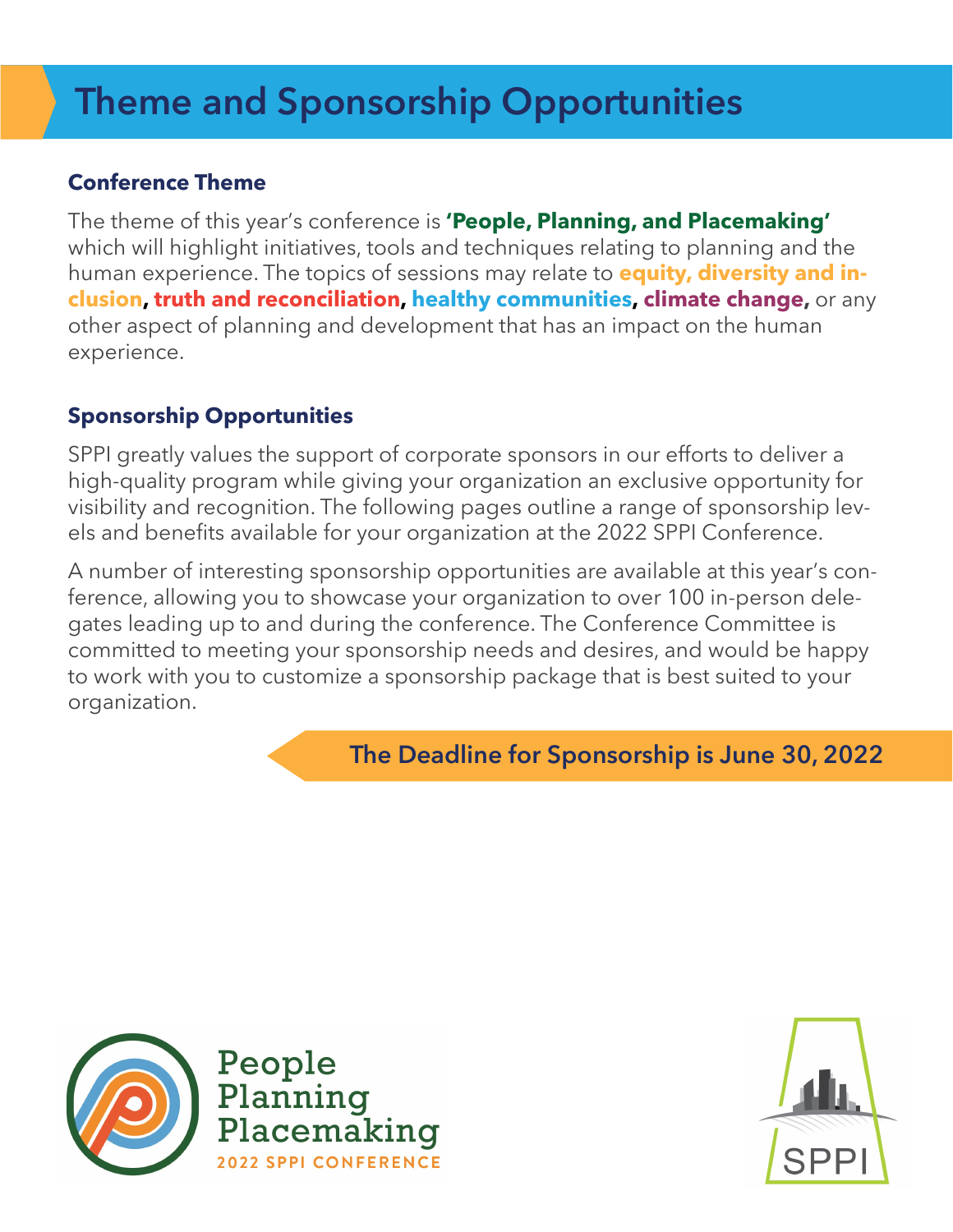## **Sponsorship Levels**

There are **five** different sponsorship levels. Please note that there are limited top tier sponsorship opportunities, apply early to avoid disappointment.

| <b>LEVEL</b>                  | <b>OPPORTUNITIES</b>                                                                                                       | <b>BENEFITS</b>                                                                                                                                                                                                                                                                                                                                                       |
|-------------------------------|----------------------------------------------------------------------------------------------------------------------------|-----------------------------------------------------------------------------------------------------------------------------------------------------------------------------------------------------------------------------------------------------------------------------------------------------------------------------------------------------------------------|
| <b>VISIONARY</b><br>$$2000+$  | <b>Keynote Speaker</b><br>Or<br><b>Banquet &amp; Awards</b>                                                                | Logo/name on SPPI website, e-newsletter & social media<br>Logo/name in PLAN North West Ad (Circulation 1,500+)<br>Full Page Ad in Conference Program<br>Verbal Acknowledgement during sponsored event<br>Opportunity to provide short promotional video at event<br>Access to delegate package for promotional items<br>2 complimentary full conference registrations |
| <b>INNOVATOR</b><br>$$1500+$  | <b>Networking Event</b><br>$\bigcirc$ r<br><b>Specialized Session</b><br>(i.e Walking Tour or<br><b>Training Workshop)</b> | Logo/name on SPPI website, e-newsletter & social media<br>Logo/name in PLAN North West Ad<br>Half page Ad in Conference Program<br>Verbal Acknowledgement during sponsored event<br>Access to delegate package for promotional items<br>1 complimentary full conference registration                                                                                  |
| <b>CREATOR</b><br>$$750+$     | <b>Long Presentation</b><br>(Panels, Workshops)                                                                            | Logo/name on SPPI website, e-newsletter & social media<br>Logo/name in PLAN North West Ad<br>Logo/name in Conference Program<br>Verbal Acknowledgement during sponsored event<br>Access to delegate package for promotional items                                                                                                                                     |
| <b>CONTRIBUTOR</b><br>$$500+$ | <b>Short Presentations</b><br>Or)<br><b>Health Breaks</b>                                                                  | Logo/name on SPPI website, e-newsletter & social media<br>Logo/name in PLAN North West Ad<br>Logo/name in Conference Program<br>Verbal Acknowledgement during sponsored event                                                                                                                                                                                         |
| <b>SUPPORTER</b><br>$$250+$   |                                                                                                                            | Logo/name on SPPI website, e-newsletter & social media<br>Logo/name in PLAN North West Ad<br>Logo/name in Conference Program                                                                                                                                                                                                                                          |



People Planning<br>Placemaking 2022 SPPI CONFERENCE

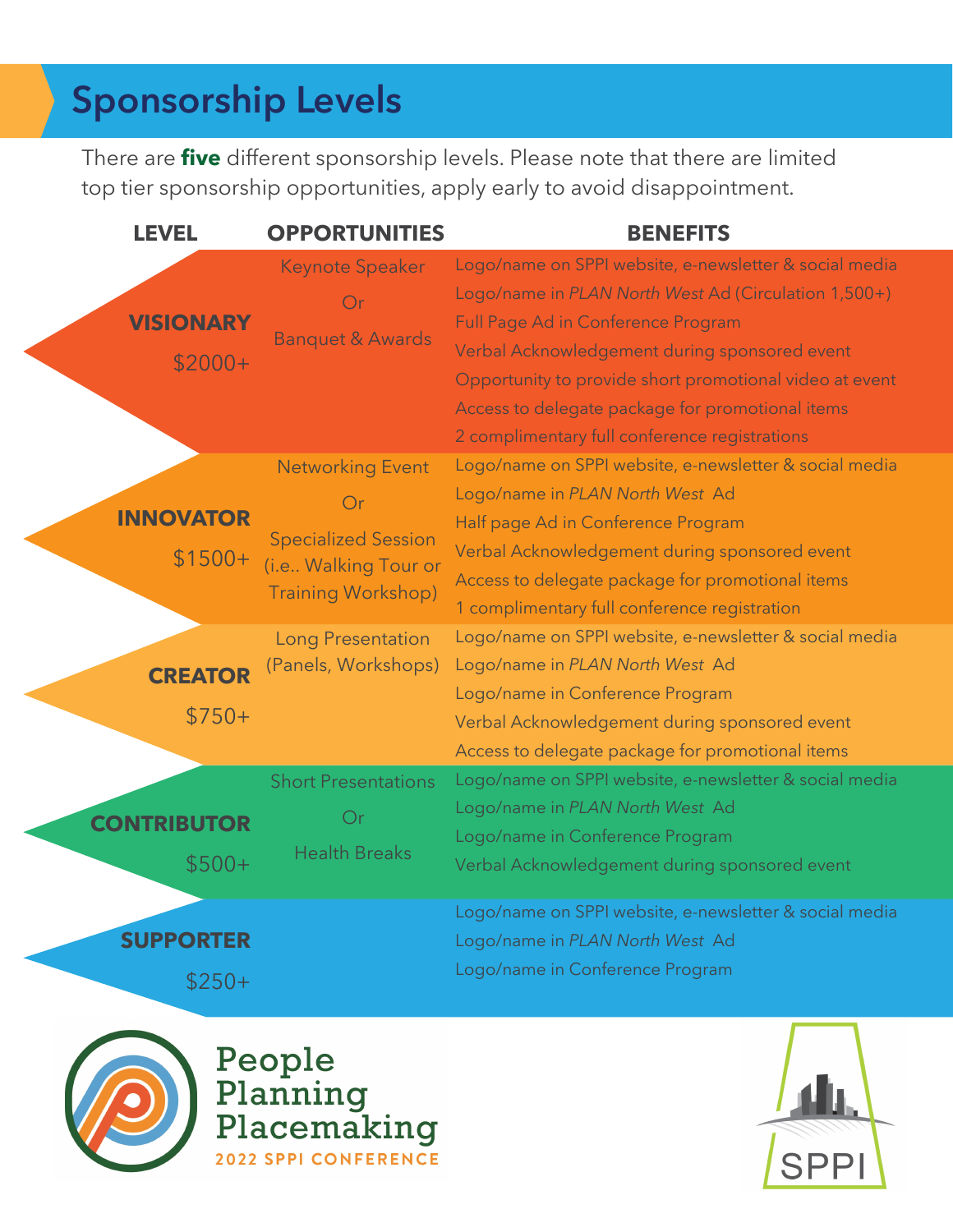| <b>Sponsorship Form</b>                                                                                                                                                                                                                                                                                              |                                                                                                       |                                                                       |  |  |
|----------------------------------------------------------------------------------------------------------------------------------------------------------------------------------------------------------------------------------------------------------------------------------------------------------------------|-------------------------------------------------------------------------------------------------------|-----------------------------------------------------------------------|--|--|
| <b>VISIONARY \$2000+</b><br>(2 opportunities)<br>Keynote Speaker<br>Or<br>Banquet & Awards                                                                                                                                                                                                                           | <b>INNOVATOR \$1500+</b><br>(2 opportunities)<br>Networking Event<br>Or<br><b>Specialized Session</b> | <b>CREATOR \$750+</b><br>Long Presentation<br>(Panel, Workshop)       |  |  |
| <b>CONTRIBUTOR \$500+</b><br><b>Short Presentation</b><br>Or<br><b>Health Break</b>                                                                                                                                                                                                                                  |                                                                                                       | <b>SUPPORTER \$250+</b><br>Or<br>In-kind Donation<br>(Please Specify) |  |  |
| City/Province: City/Province:                                                                                                                                                                                                                                                                                        |                                                                                                       |                                                                       |  |  |
| I have read and agree to the terms of the sponsorship agreements contained herein.<br>Signature: Signature: Signature: Signature: Signature: Signature: Signature: Signature: Signature: Signature: Signature: Signature: Signature: Signature: Signature: Signature: Signature: Signature: Signature: Signature: Si |                                                                                                       |                                                                       |  |  |

### **The Deadline for Sponsorship is June 30, 2022**